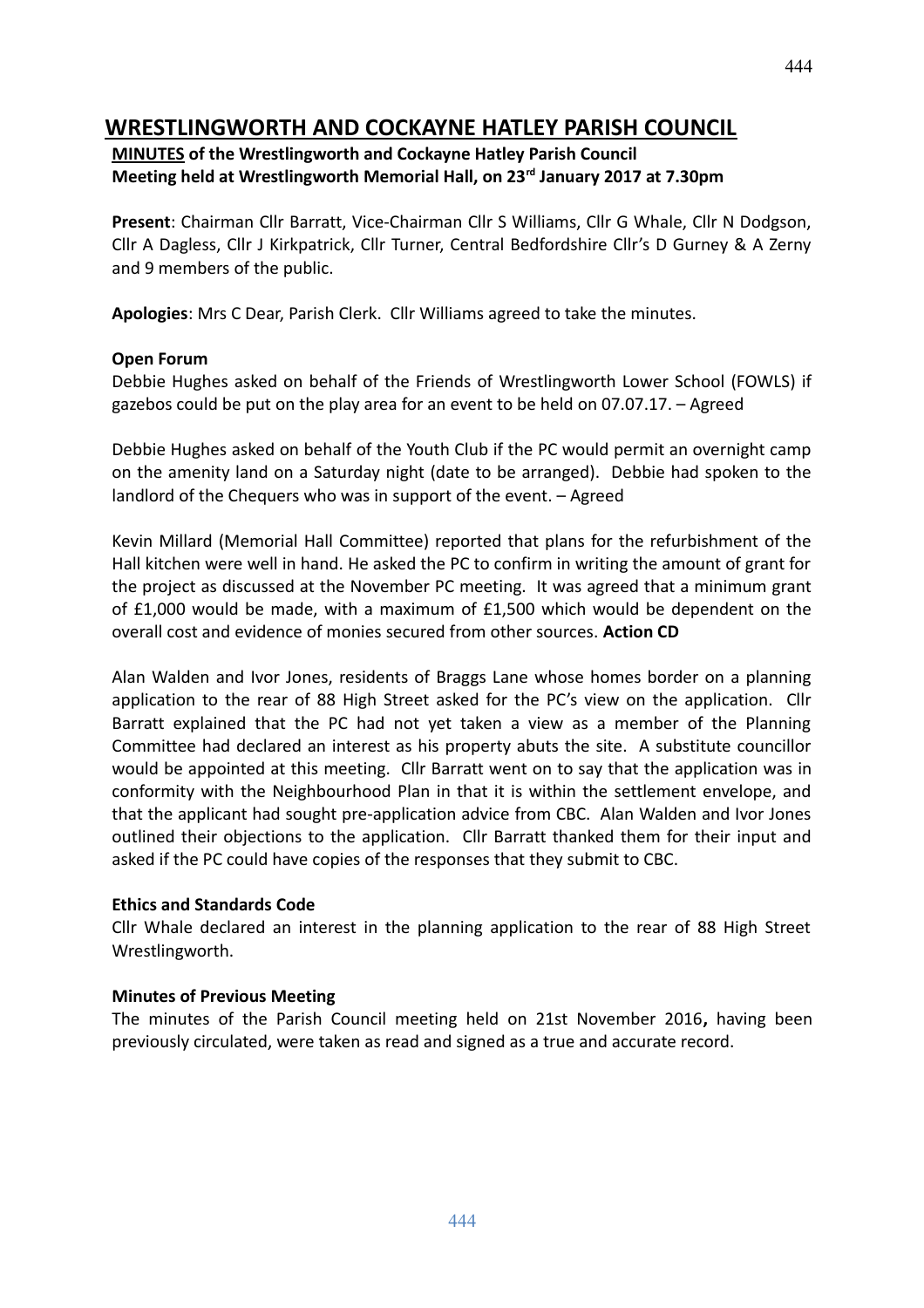#### **Matters arising & Chairman's report**

There were no matters arising

Chairman's Report: Since the last meeting I have,

- 1) With Catherine, met with CBC representative to discuss possibility of CBC taking over the grass cutting contract for the parish. Initial discussions are positive as our concern that a limited number of cuts per year would be performed seems unfounded.
- 2) Following a complaint from a resident, reported unpleasant odour from Brook to Environment Agency.
- 3) Following complaint from resident, reported block road drains to CBC.
- 4) With Cllrs Dagless & Williams and Catherine, met with representatives from the Coop at their request to discuss their feedback on the Neighbourhood Plan and obtain details on a potential planning application.
- 5) With Cllr Dagless, Catherine and Mrs E Wilson from the Neighbourhood Plan steering group, met with representatives of the Woodcraft family at their request to discuss their feedback on the Neighbourhood Plan and obtain details on a potential development.
- 6) Followed up with CBC contact regarding exception site proposal for affordable housing. Have now been advised that the proposal has been authorised in principle and a meeting with CBC Housing officers to discuss taking this forward will be arranged for early 2017.
- 7) Investigated information from a resident that used nitrous oxide capsules were being left in the Millennium garden area. Researched the impacts of this abuse and issued a social media post to alert parents and highlight the risks.

#### **Portfolios**

#### **Cllr Dodgson's report**

Rural Match Funding (RMF), Crossroads and Church Lane issues discussed with Nick Shaw – CBC

#### **High Street Speed Reduction Measures – RMF**

In progress, detailed design is due to get underway shortly. Costs may be allocated from the next financial year.

#### **Crossroads**

Design work has been completed. Nick is looking to commission the works in the coming weeks with the hope that construction will take place in the current financial year.

#### **Church Lane weight restriction**

Imposing a weight limit and / or addition signage on this section of road would be subject to a feasibility study and would therefore require extra funding from a further RMF application. Nick believes that any benefit from this would be extremely limited. It was agreed that Cllr

445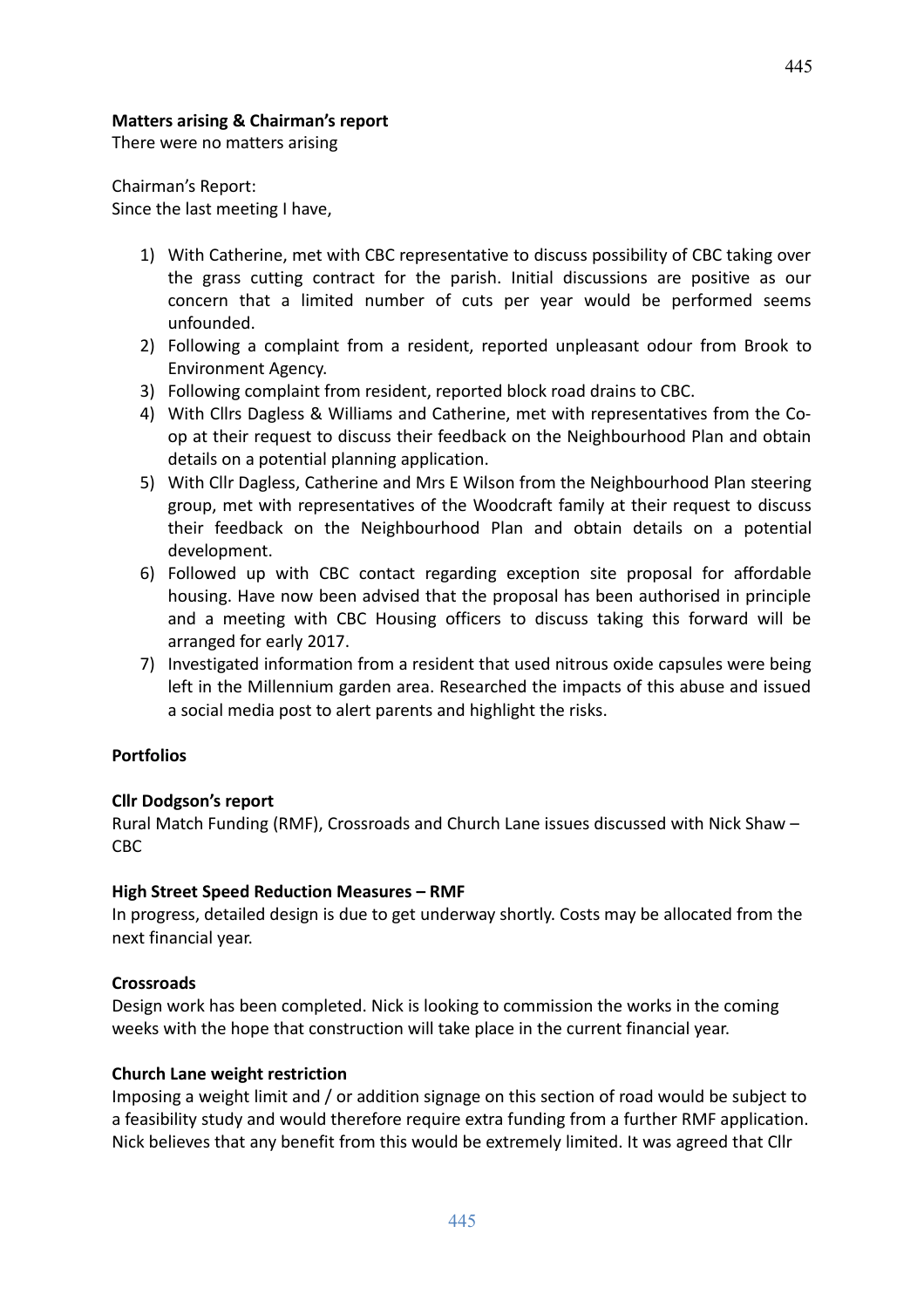Dodgson would enquire whether a no through road sign could be placed at the northern end of Church Lane. **Action ND**

## **Speed Watch**

19 sessions of around one hour each in various Wrestlingworth locations were completed in 2016. A total of 115 vehicles were found to be travelling more than 35 mph, the highest recorded speed measured was 47 mph. Warning letters from Bedfordshire Police have been issued in all cases. Cllr Dodgson agreed to write an article for Village Link looking for volunteers to join the scheme. **Action ND**

## **Speed Watch Signs**

A quotation has been received from Auckland Manufacturing for the installation of Speed Watch warning signs in three specified locations in Wrestlingworth. In two cases the signs would be situated on existing posts but in one case a new post would need to be installed. Total cost for this work is £242.88 + VAT. This expenditure was agreed.

## **Cllr Kirkpatrick's report**

Cllr Kirkpatrick Reported that a new roof had been put on the play area garage and the asbestos from the old roof had been safely removed.

## **Cllr Whale's report**

Cllr Whale reported that the PC website was over the limit for free disk space. The cost would now be in the region of £12.00 per month. He agreed to confirm the price. **Action GW.** He would take the contact list from Village Link and place it in a more prominent position on the website. Cllr Whale also reported that the proposal for a telephone mast at Church Farm, Wrestlingworth had fallen through as the provider and the land owner could not agree terms.

## **Cllr Williams's Report on Green Infrastructure Plan & Neighbourhood Plan**

## Green Infrastructure Plan Steering Group

Cllr Williams reported that the work done by the GI Plan Steering Group on taking photographs of identified viewpoints for the Neighbourhood Plan and adding to the narrative of their description had been most helpful and the report was now complete in draft form.

## Neighbourhood Plan Steering Group

Since the last Parish Council meeting in November a successful funding application has been made to enable Rachel Hogger of Modicum Planning to:

- Provide assistance on the analysis of the consultation responses received during the pre-submission statutory consultation period;
- Advise on any subsequent modifications to be made to the Neighbourhood Plan;
- Provide support on the finalisation of the Neighbourhood Plan ready for submission and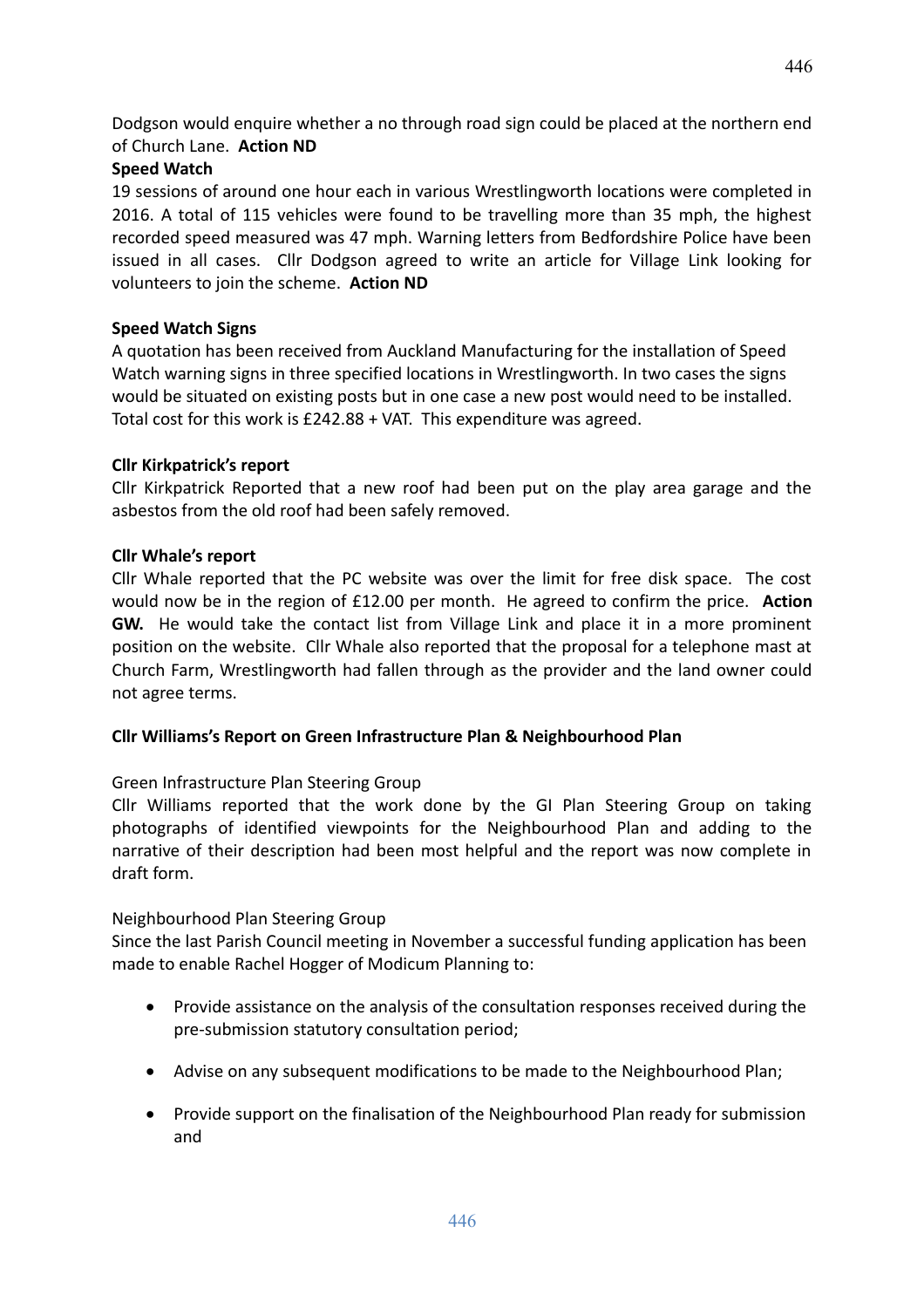Assist with finalising other submission documents including the Basic Conditions Statement and the Consultation Statement.

This amounts to three days of Rachel's time.

It was announced just before Christmas that the publication of the Pre-submission draft of the CBC Local Plan was to be delayed until after the publication of a government White Paper on housing. This prompted the Steering Group to re-consider its timetable. Rachel Hogger's advice was sought and it was agreed that the Steering Group would continue with the aim of gaining official endorsement of the Neighbourhood Plan from the Parish Council at their March 2017 meeting and submitting it to CBC for consultation and examination at the end of March. At worst any modifications required as a result of the Housing White Paper would only be to the housing policies, the remainder of the Plan would not be affected.

The Steering Group was pleased to receive confirmation from CBC this month that at present Wrestlingworth is still considered to be a small village in their hierarchy of settlements. Cockayne Hatley continues to be a hamlet in the open countryside. Any modifications to the paused Local Plan as a result of the Housing White Paper are unlikely to result in any change to the classification.

The latest quarterly CBC Five Year Land Supply Statement was published in October 2016. This shows that CBC is able to demonstrate 4.89 years supply, a shortfall of 211 dwellings.

Work continues on the preparation of the Plan for submission. The Steering Group will meet later this week to formally agree the responses to comments made during the statutory consultation in the autumn of last year. During the consultation period responses were received from two local land owners who also asked to meet with representatives of the Parish Council and Steering Group. These meetings have taken place and the outcomes are reported on separately below.

## **Clerk's report**

- Forwarded relevant emails to Parish Councillors and updated noticeboards
- Completed minutes, agenda, budget and financial statement for January's meeting
- Reconciled bank statement with cheques written and transferred £2K to cover today's cheques and forthcoming direct debits
- Forwarded planning applications to Planning Committee
- Informed Mr Seymour of issue with WW2 street light maintenance in Alexander Road
- SAGE trial balance & VAT return completed. VAT refund received  $16<sup>th</sup>$  January.
- Arranged with Apex to undertake tree work in Wrestlingworth
- In contact with Niamh re lower school grant
- Requested accounts from Goodwill Fund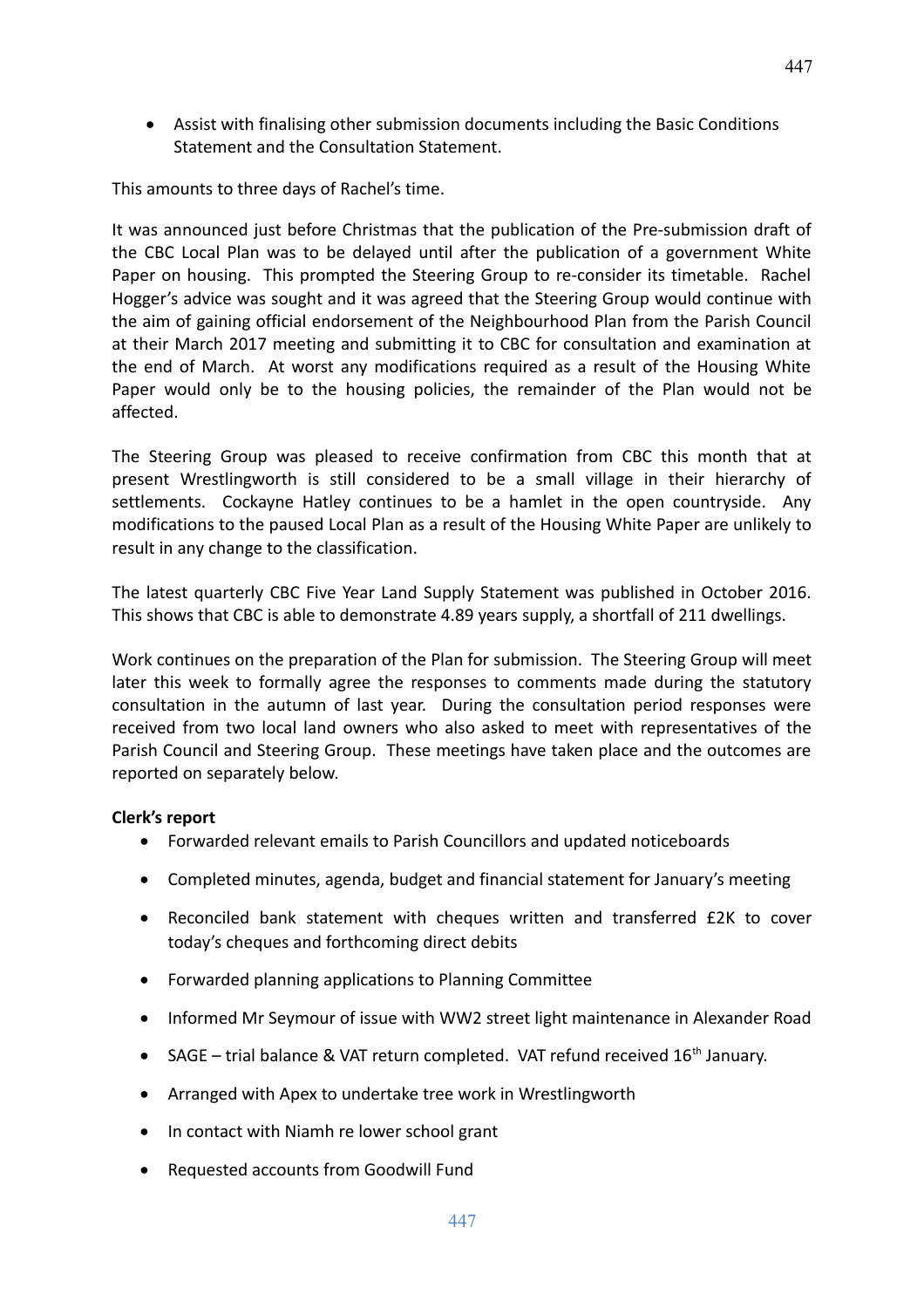- $\bullet$  Met with representative from CBC re grass cutting in the parish (Craig Siddle on  $8^{th}$ ) Dec and Laura Woodhead on  $6<sup>th</sup>$  January). Liaised with Laura regarding detail of proposal and circulated quote. Requested maps and addition of pub field in contract
- Meeting with Andrew Dagless to go through SAGE accounting software and budget
- Asked Jim Reeves to quote for grass cutting quote received and circulated
- Contacted Zurich Insurance to add Interpretation board and bird hide to insurance policy
- Completed transparency requirements December
- Agreed with CBC Finance that precept request will be sent on  $24<sup>th</sup>$  January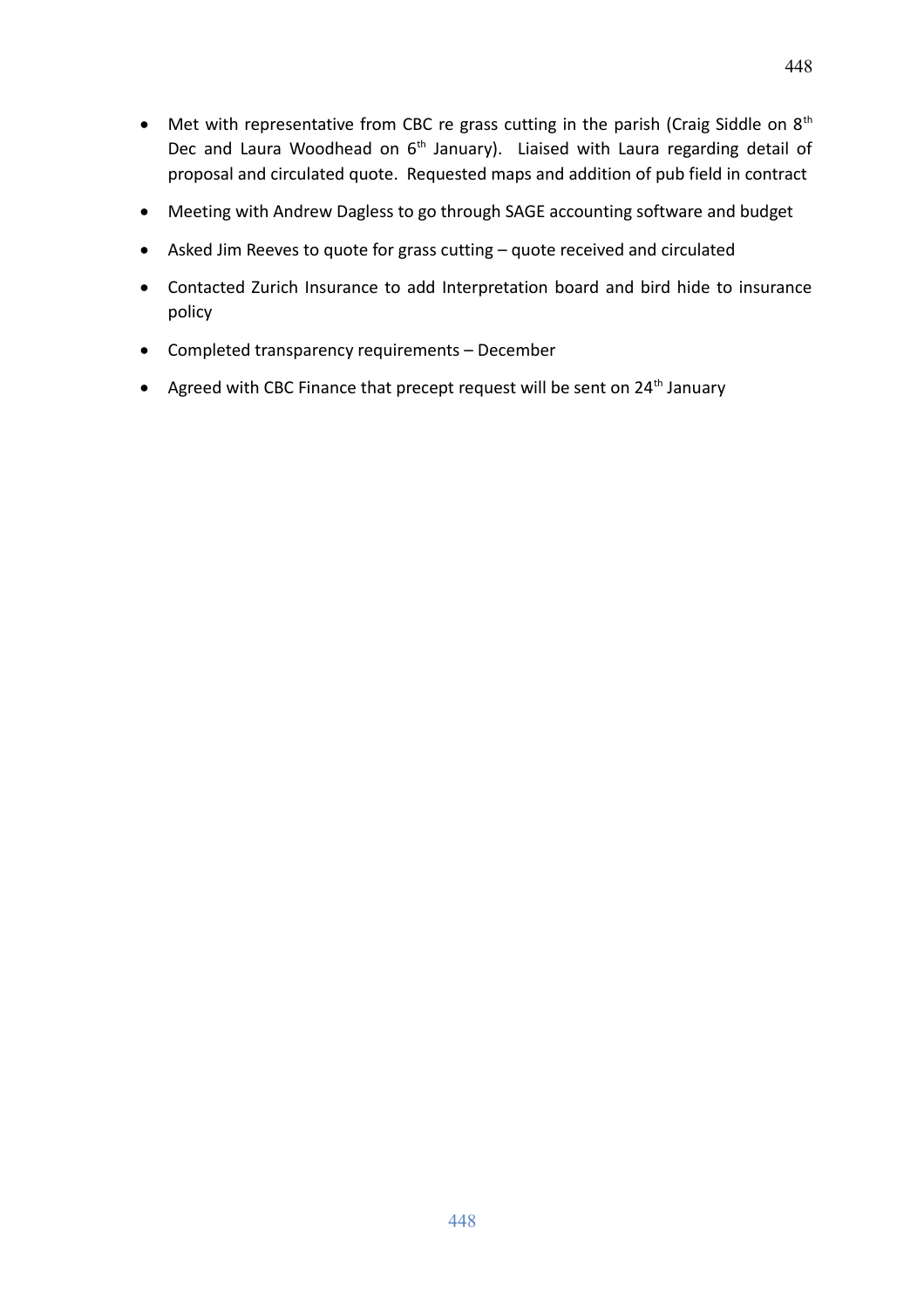## **Planning See appendix B**

Cllr Barratt asked for a member of the PC to take Cllr Whale's place on the Planning Committee to consider the application to the rear of 88 High Street, Wrestlingworth. Cllr Williams agreed to draft a response for the PC and Cllr Turner would visit the applicants and look at the technical detail of the application.

Cllr Barratt reported that in their response to the Pre-submission consultation on the Neighbourhood Plan the Co-op and agents for the Woodcraft family had asked to meet with representatives of the PC and Neighbourhood Plan Steering Group. These meetings had taken place in late November and early December. The Co-op had asked for PC support for a development on part of the site to the rear of 94 High Street on which they were prepared to include an area of land for allotments and 10 or 11 affordable houses. Woodcrafts had asked for PC support for a recreation area with play equipment, two ponds and a car park on the part of Woodcraft's Meadow that is in the Conservation Area. They also asked for support for either a development of 20 or so houses to the rear of that or on that part of the meadow which fronts Potton Road. Members had received the drawings by email. It was agreed that both of these proposals were outside the settlement envelope and not in conformity with the Neighbourhood Plan. Therefore they would not be supported. Cllr Williams agreed to draft letters of response. **Action SW**

#### **Affordable Housing**

Cllr Barratt reported that he had received confirmation from CBC that they were preparing a scheme for affordable housing to meet the need identified in the 2013 Housing Needs Survey. This would be developed on a Rural Exception Site at the Old Tree Nursery. Cllrs Fitzpatrick and Whale agreed to join Cllr Barratt on a working party to take forward this and the potential development of allotments on an adjoining site.

#### **Finance**

See appendix A – Councillors approved the payment of invoices and Cllr Barratt signed the cheques. The Clerk would be asked to enquire whether the PC could use electronic banking. **Action CD**

The Financial statement including budget was also discussed – see Appendix C

Cllr Daglass reported that accounting was now being properly reported net of VAT. The budget figure for grants was discussed and it was agreed that parish organisations would be asked to apply formally for any grants they may want during the following financial year from January 2018. The Clerk was asked to write to all parish organisations advising them of this. **Action CD**

A budget proposal which included a 2% increase in the precept was approved. Cllr Barratt signed the precept forms.

#### **Grants**

Grant applications were received from the Goodwill Fund for £500 or £350 in order that they could grant aid FOWLS. It was agreed that the PC could not use the Goodwill as a conduit to grant aid another organisation – Refused.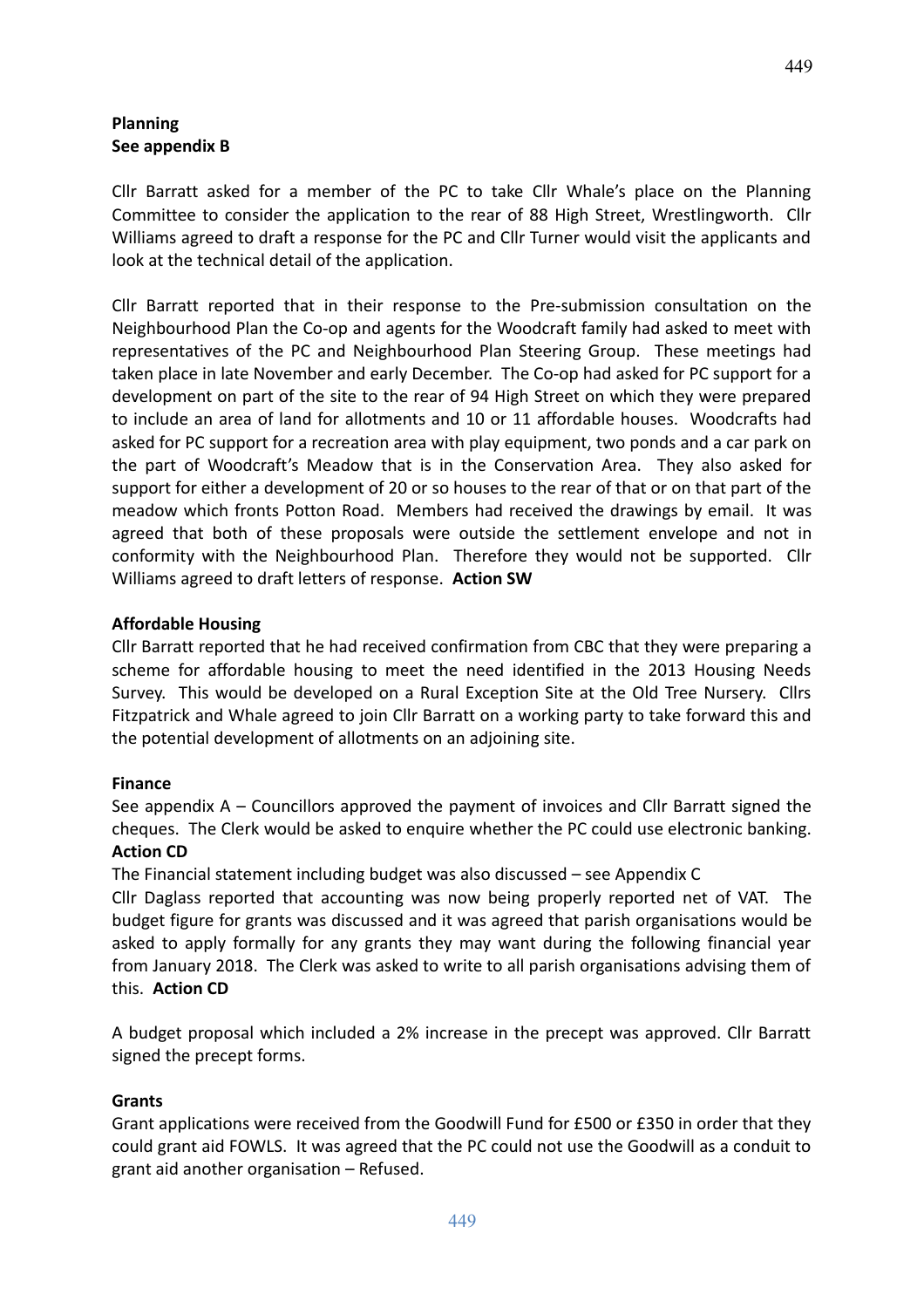The grant to FOWLS of £350 for lines in the school playground, agreed at the last meeting, was confirmed. The Clerk was asked to put this in writing. **Action CD**

#### **Grass Cutting**

Quotations received to date were discussed. It was agreed that there were anomalies. Cllr Turner was in contact with a potential contractor, but would need a proper specification and map of the areas for cutting. Cllr Turner would give the contractors details to the Clerk so this could be done. **Action CT**

The Clerk would be asked to obtain compatible quotes from all contractors so that they could be properly assessed. **Action CD**

Cllr Barratt would speak to St Peter's PCC and Cllr Daglass would speak to St John's PCC to advise them that the PC would have to reduce the number of cuts during each year because of the high cost involved. There would also need to be a conversation with the chosen contractor on flexibility on number and frequency of cuts. **Action RB AD**

#### **Correspondence**

None received that was not included in the agenda

#### **Any Other Business**

There was an awareness that most parish organisations were in need of volunteers. There was a discussion on how this could be achieved. It was agreed that Cllr Barratt would approach the editor of Village Link to discuss the possibility of an edition devoted to parish societies to raise their profiles. **Action RB**

Cllr Williams asked if CBC could be chased to connect electricity to the new street light opposite 89 High Street. **Action CD**

**Date of Next Meeting** – Monday 20<sup>th</sup> March, Wrestlingworth Memorial Hall at 7.30pm.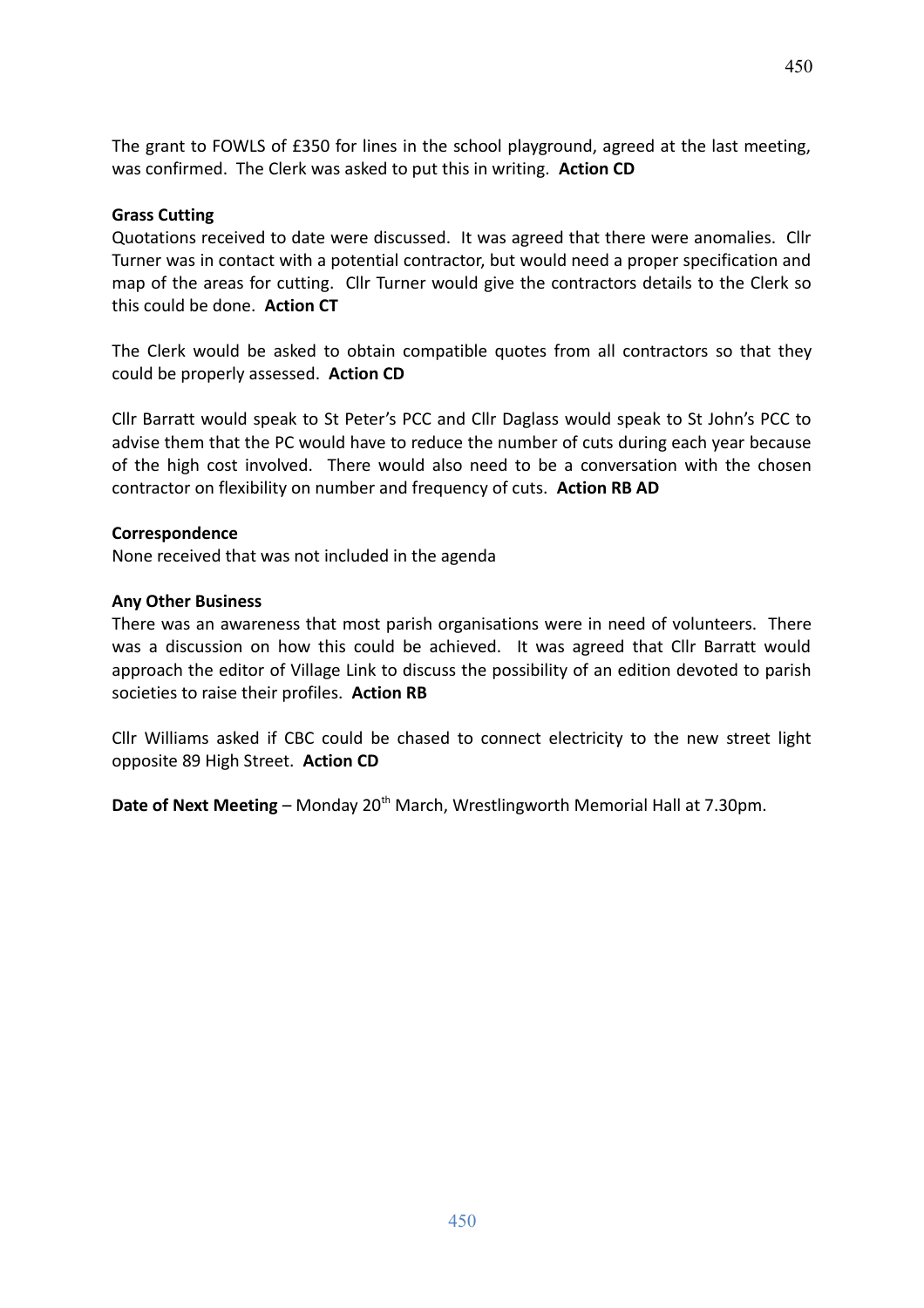# **Financial Report – January 2017**

The following accounts are to be paid and I need to request the council's endorsement.

| December &<br>January  | E-on Electricity supply D/Debit                              |              | 267.63       |
|------------------------|--------------------------------------------------------------|--------------|--------------|
| December &<br>January  | Clerk's Salary D/Debit                                       |              | 757.90       |
| October -<br>December  | T & J Seymour - electrical maintenance                       |              | 64.50        |
| November               | Smith of Derby - Church clock maintenance                    |              | 283.20       |
| December &<br>January  | Clerk's expenses                                             |              | 30.53        |
| January                | VAT return                                                   | 1,376.5<br>З |              |
| December &<br>November | Wrestlingworth Memorial Hall - Hall hire                     |              | 26.00        |
| January                | Compton Spares - garage roof replacement at<br>playground    |              | 1,614.0<br>0 |
| December &<br>January  | SAGE - accounting software                                   |              | 24.00        |
| December               | Groundwork grant for Critical Friend (Neighbourhood<br>Plan) | 1,200.0      |              |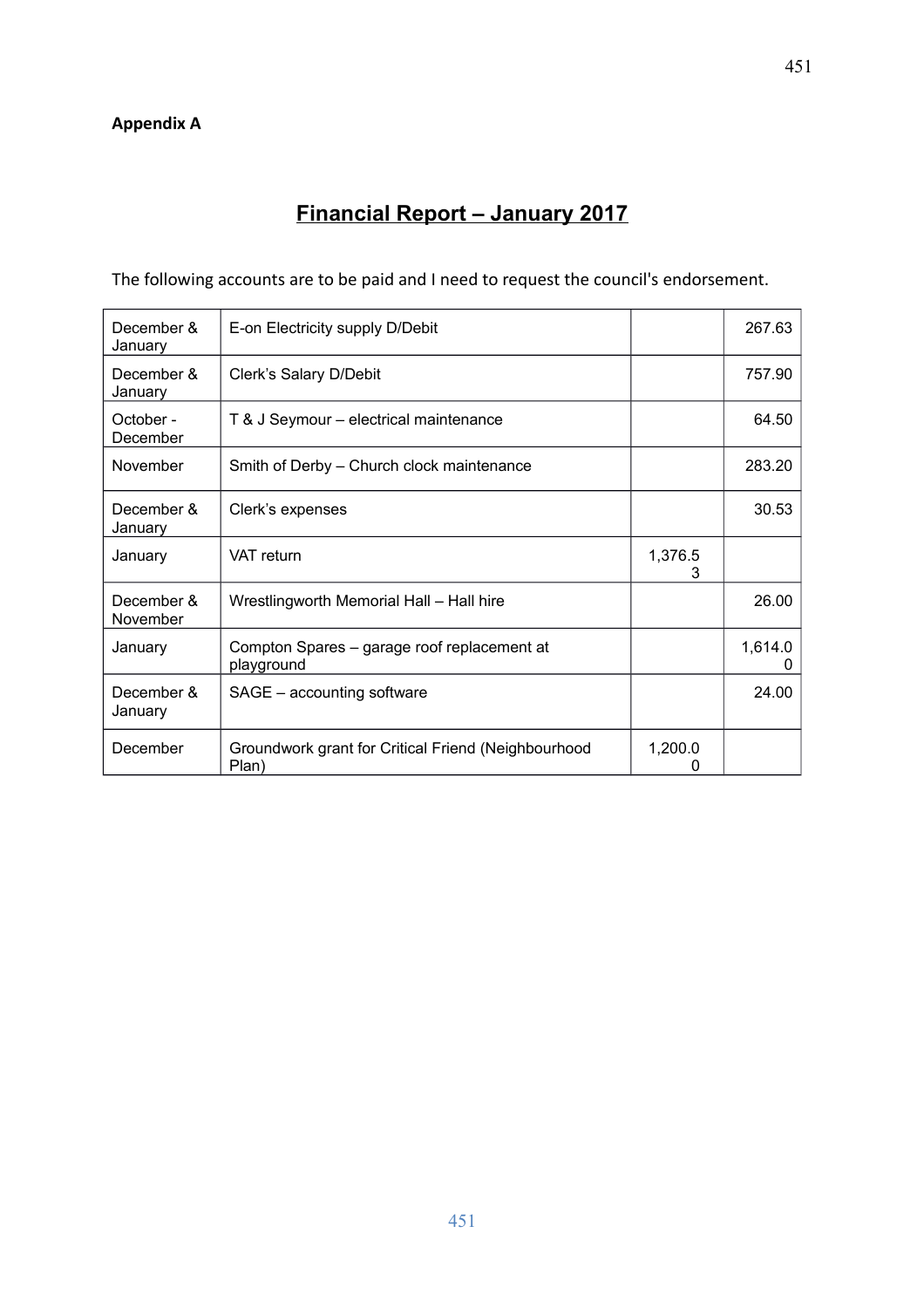# **Appendix B**

| File<br>no | <b>CBC No</b> | TYP<br>Application<br>Е |                                                                                                                  |                              | <b>Decision</b><br>W&CHP<br>C    |
|------------|---------------|-------------------------|------------------------------------------------------------------------------------------------------------------|------------------------------|----------------------------------|
|            | CB/16/04113   | <b>TD</b>               | Church Farm, Potton Road,<br>Wrestlingworth.SG192EY<br>Installation of O2 Telephone Mast                         | Application<br>Withdrawn     |                                  |
|            | CB/16/02164   | <b>FULL</b>             | Home Farm, 2 High Street,<br>Wrestlingworth. SG19 2EW Construction<br>of 3 Detached 4 bedroom dwellings.         |                              | Approved.<br>Conditions<br>Apply |
|            | CB/17/00100   | <b>FULL</b>             | Land at College Farm, 88 High Street,<br>Wrestlingworth. SG19 2EJ. Erection of 4<br>bedroom, 2 storey "bungalow" | $9th$ February               | <b>Oppose</b>                    |
|            |               |                         | Co-Op Proposal for Land behind 94 High<br>St. Wrestlingworth                                                     |                              | <b>Oppose</b>                    |
|            |               |                         | Proposal regarding Woodcrafts Meadow,<br>Wrestlingworth                                                          |                              | Oppose                           |
|            |               |                         | 9 Alexander Road, Wrestlingworth. SG19<br>2EL Part two, part single storey front                                 | 17 <sup>th</sup><br>February |                                  |
|            | CB/17/00337   | <b>FULL</b>             | extension                                                                                                        |                              | Assessing                        |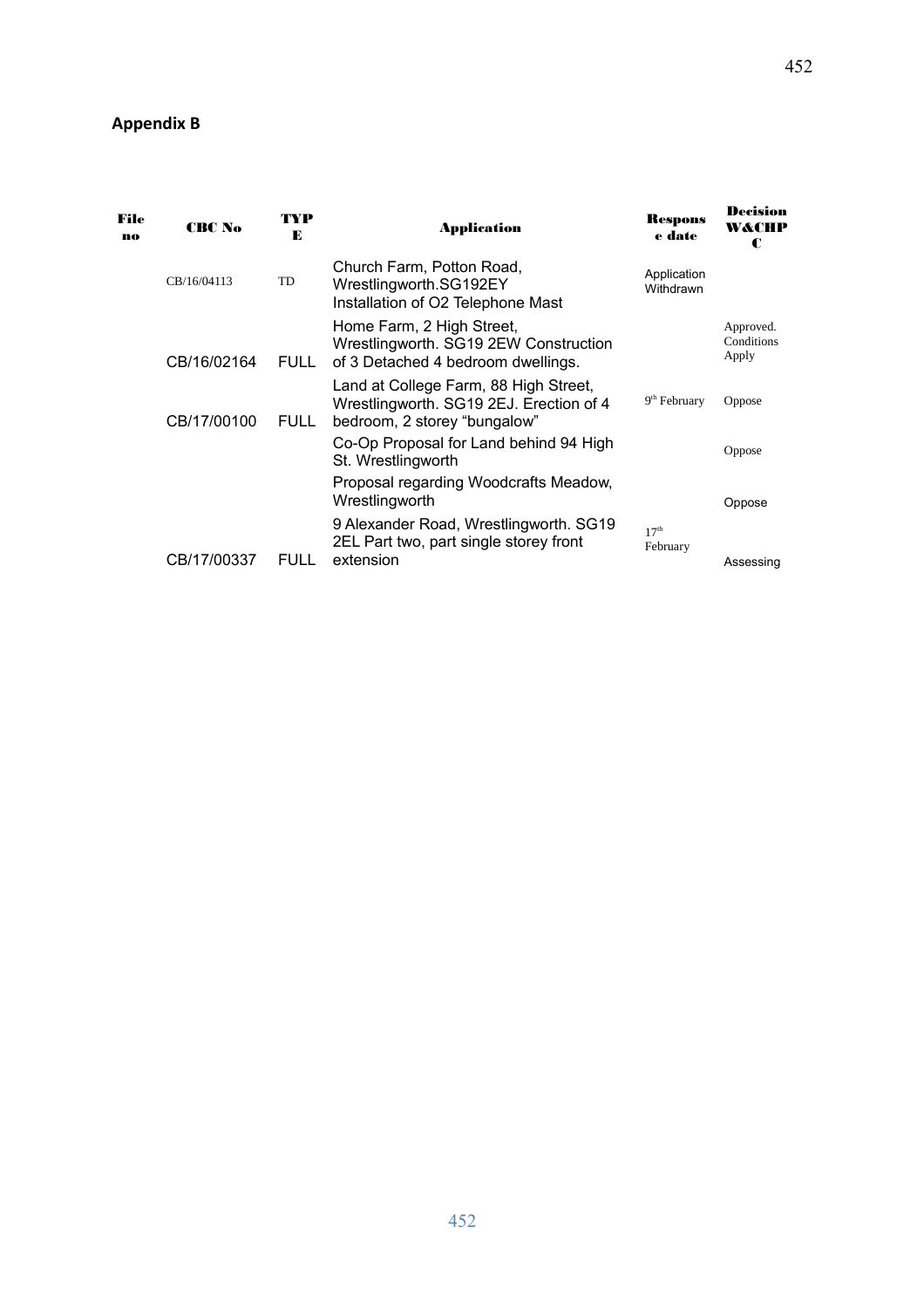## **Appendix C**

|                                   | <u>2017/1</u><br>$\underline{8}$<br>budget                    | 2016/1<br>7 |              | 2015/1<br><u>6</u> |               |
|-----------------------------------|---------------------------------------------------------------|-------------|--------------|--------------------|---------------|
|                                   |                                                               | Year        | <u>To</u>    |                    |               |
|                                   |                                                               |             |              |                    |               |
|                                   | <b>Proposed</b>                                               | to date     | <b>Spend</b> | <b>Budget</b>      | <b>Actual</b> |
| <b>Income</b>                     | <b>Precept -</b><br>2%<br>increase,<br><b>341 tax</b><br>base |             |              |                    |               |
| Precept                           | 20,030.00                                                     | 19,120.00   | 0.00         | 19,120.00          | 18,944.00     |
| Interest                          | 15.00                                                         | 16.24       | 3.76         | 20.00              | 29.00         |
| Tree cutting contribution         |                                                               | 65.00       | $-65.00$     |                    |               |
|                                   |                                                               |             |              |                    |               |
| <b>Grass Cutting Contribution</b> | 352.51                                                        | 352.51      | $-0.51$      | 352.00             | 353.00        |
| VAT refund                        |                                                               | 3,020.30    | 479.70       | 3,500.00           | 2,487.00      |
| <b>Total Income</b>               | 20,397.51                                                     | 22,574.05   | 417.95       | 22,992.00          | 21,813.00     |
| <b>Operational Expenses</b>       |                                                               |             |              |                    |               |
| <b>Accountants fees</b>           | 500.00                                                        | 340.00      | $-70.00$     | 270.00             | 220.00        |
| <b>Affiliation Fees</b>           | 300.00                                                        | 298.00      | 2.00         | 300.00             | 298.00        |
| <b>Amenity Field lease</b>        | 120.00                                                        | 0.00        | 120.00       | 120.00             | 120.00        |
| <b>British Legion</b>             | 25.00                                                         | 25.00       | 0.00         | 25.00              | 25.00         |
| Church Clock Maintenance          | 325.00                                                        | 0.00        | 325.00       | 325.00             | 275.00        |
| <b>Churchyard Maintenance</b>     | 2,000.00                                                      | 0.00        | 2,000.00     | 2,000.00           | 560.00        |
| Clerk's expenses                  | 350.00                                                        | 244.39      | 105.61       | 350.00             | 312.00        |
| Clerk's salary                    | 4,600.00                                                      | 3,682.77    | 817.23       | 4,500.00           | 4,204.00      |
| <b>Election expenses</b>          | 375.00                                                        | 0.00        | 375.00       | 375.00             | 65.00         |
| Electricity - street lighting     | 1,700.00                                                      | 1,042.27    | 457.73       | 1,500.00           | 1,323.00      |
| Electricity/lighting - maint      | 400.00                                                        | 161.25      | 238.75       | 400.00             | 408.00        |
| <b>General Maintenance</b>        | 500.00                                                        | 753.33      | $-653.33$    | 100.00             | 75.00         |
| Grants (see below)                | 2,000.00                                                      | 1,650.00    | 350.00       | 2,000.00           | 2,885.00      |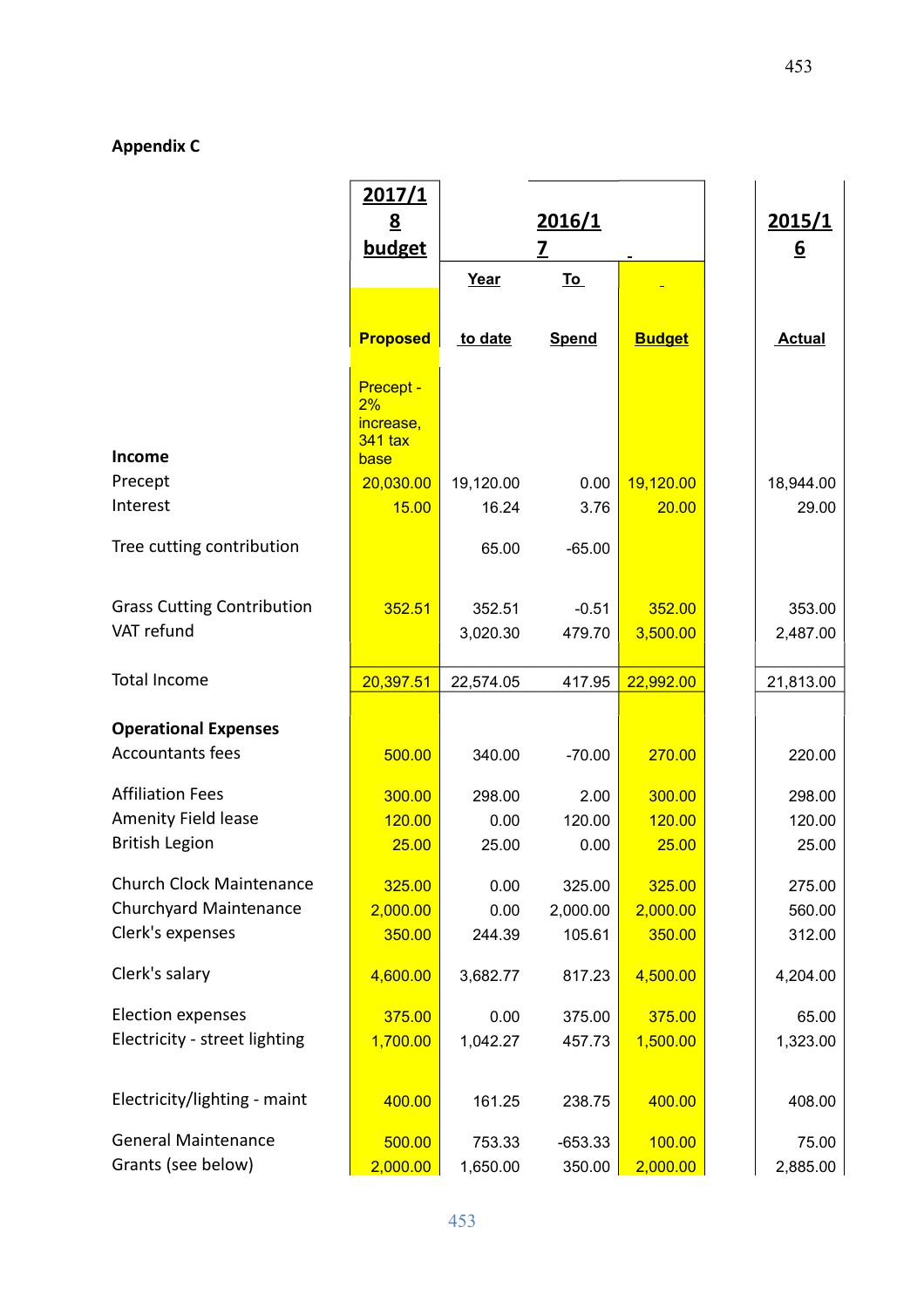| Normal Grass and Hedge                              |             |                       |             |             |                    |
|-----------------------------------------------------|-------------|-----------------------|-------------|-------------|--------------------|
| cutting                                             | 9,000.00    | 8,505.65              | 494.35      | 9,000.00    | 10,276.00          |
| Other grounds & tree work                           | 2,200.00    | 130.00                | 1,870.00    | 2,000.00    | 744.00             |
| Insurance                                           | 770.00      | 747.47                | $-22.47$    | 725.00      | 719.00             |
| <b>Memorial Hall Hire</b>                           | 175.00      | 81.00                 | 94.00       | 175.00      | 140.00             |
| Millenium Garden                                    | 100.00      | 0.00                  | 100.00      | 100.00      | 0.00               |
| Notice Board                                        | 0.00        | 0.00                  | 0.00        | 0.00        |                    |
| Parish Tidy Up                                      | 500.00      | 0.00                  | 500.00      | 500.00      | 690.00             |
| Playing field Maintenance                           | 500.00      | 307.58                | 192.42      | 500.00      | 3,572.00           |
| Playing field lease                                 | 360.00      | 0.00                  | 360.00      | 360.00      |                    |
| <b>Speed Reduction Measures</b>                     |             | 37.35                 |             |             |                    |
| Training expenses                                   | 200.00      | 0.00                  | 200.00      | 200.00      | 20.00              |
| War memorial                                        |             |                       |             |             | 510.00             |
| Web site                                            | 500.00      |                       | 500.00      | 500.00      | 63.00              |
| VAT expensed & not yet                              |             |                       |             |             |                    |
| recovered                                           |             | 1,376.53              |             |             |                    |
|                                                     | 27,500.00   | 19,382.59             | 8,356.29    | 26,325.00   | 27,504.00          |
|                                                     |             |                       |             |             |                    |
| <b>Operating surplus/deficit</b>                    | $-7,102.49$ | 3,191.46              | $-7,938.34$ | $-3,333.00$ | $-5,691.00$        |
| <b>Projects</b>                                     |             |                       |             |             |                    |
| Allotment lease and set up                          | 2,500.00    |                       | 2,500.00    | 2,500.00    |                    |
| Speed reduction measures                            | 10,000.00   | 37.35                 | 9,962.65    | 10,000.00   |                    |
| Neighbourhood Plan                                  | 2,000.00    | 3,247.44              | $-1,247.44$ | 2,000.00    | 1,338.00           |
| <b>Playground Restoration</b>                       | 0.00        | 0.00                  | 0.00        | 0.00        | 15,394.00          |
| <b>Project Grants received</b>                      |             |                       |             |             |                    |
| Neighbourhood Plan                                  |             | $-3,490.00$           | 3,490.00    | 0.00        | $-1,261.00$        |
| Playground                                          |             |                       |             |             | $-2,545.00$        |
| <b>Net Project costs</b>                            | 14,500.00   | $-205.21$             | 14,705.21   | 14,500.00   | 12,926.00          |
| <b>Overall surplus/deficit</b>                      |             |                       |             | 17,833.00   |                    |
|                                                     |             | 3,396.67              | 22,643.55   |             | 18,617.00          |
| <b>RESERVES</b>                                     |             |                       |             |             |                    |
| Bank brought forward                                |             | 33,815.80             |             | 33,816.00   |                    |
| (Deficit)/Surplus for period                        |             | 3,396.67              |             | 17,833.00   |                    |
| Bank carried forward<br>VAT refund due              |             | 37,212.47<br>1,376.53 |             | 15,983.00   |                    |
|                                                     |             | 38,589.00             |             |             |                    |
| <b>GRANTS PAID IN YEAR</b>                          |             |                       |             |             |                    |
| Youth Club                                          |             | 400.00                |             | 0.00        |                    |
| <b>Village Link</b><br>Wrestlingworth Memorial Hall |             | 150.00<br>0.00        |             | 150.00      | 150.00<br>1,635.00 |
| St Johns Church                                     |             | 1,000.00              |             | 1,000.00    | 1,000.00           |
| Marias Ensemble                                     |             | 100.00                |             |             | 100.00             |
| <b>TBA</b>                                          |             |                       |             | 850.00      |                    |